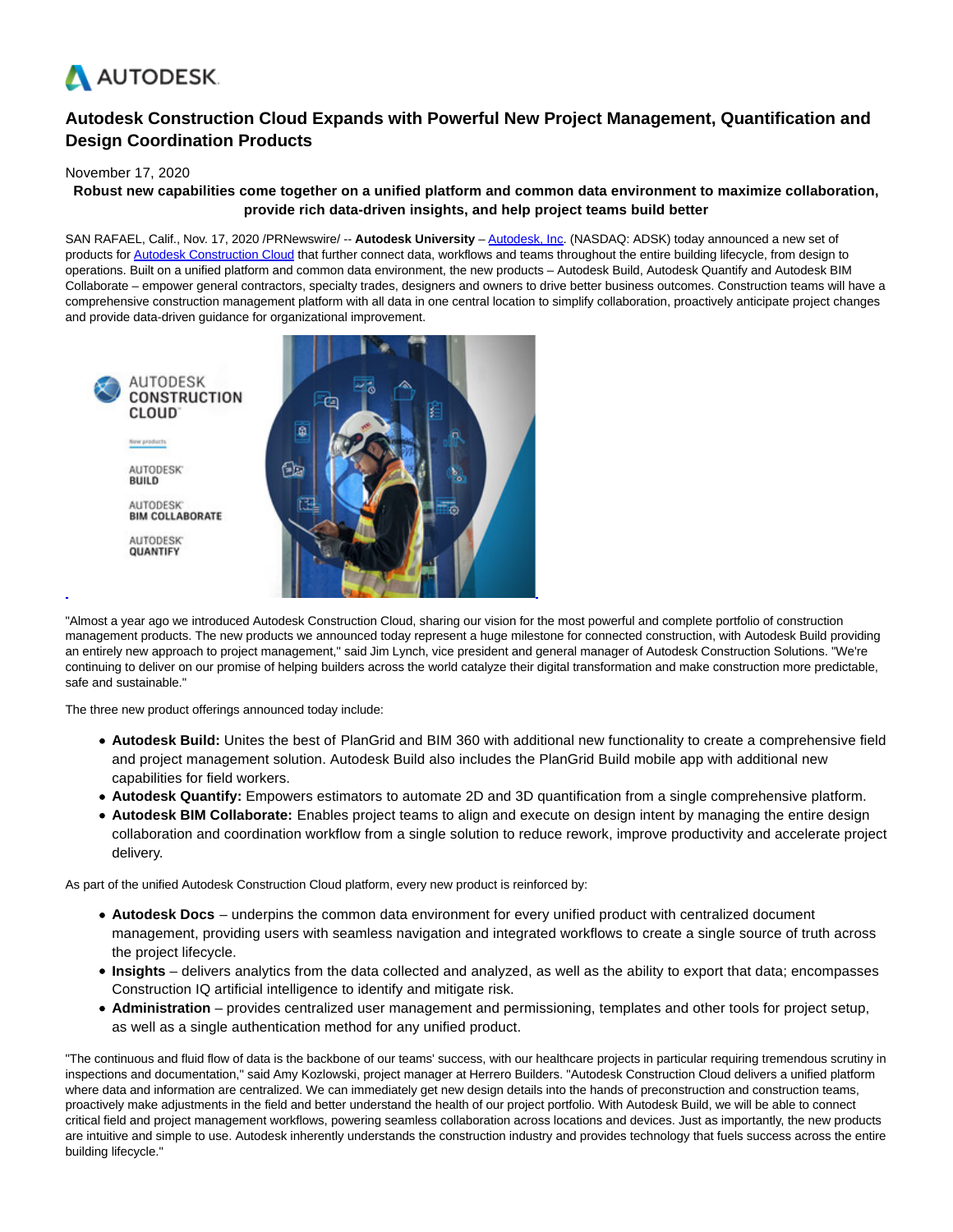"Construction is about building, not learning how to navigate complicated software," said Sameer Merchant, head of product development, Autodesk Construction Solutions. "Technology should be easy-to-use and effortless to scale – if a construction company grows, its software should grow with it. In developing our new offerings, we incorporated the best-in-class features of existing Autodesk construction products into a common web and mobile framework and integrated them with a shared data platform. As a result, the most loved capabilities will be immediately available within Autodesk Build, Autodesk Quantify and Autodesk BIM Collaborate."

# **Powerful construction management for the entire building lifecycle from a single platform**

Autodesk's new construction management products will connect construction teams, data and workflows across the headquarters, office and jobsite. Available in early 2021, initially offered products include:

### **Autodesk Build**

Autodesk Build delivers a connected set of field execution and project management tools for builders in a single platform that is easy to deploy, adopt and use, while ensuring information sharing and workflows are performed in a tightly-controlled and highly-configurable environment.

By capitalizing on best-in-class features of BIM 360 and PlanGrid while also delivering new functionality, Autodesk Build is integrated with data from all other construction workflows so teams can handle workflows such as project management, quality, safety, cost and project closeout with a single log-in. Autodesk Build establishes a single source of truth for the entire team to minimize miscommunication and mitigate project risk, while standardized data collection for every project enables leaders to make data-driven decisions.

Autodesk Build also enables real-time collaboration between teams in the field and the office with the PlanGrid Build mobile app. With capabilities such RFI creation and issue tracking, and up-to-date drawings and markups, PlanGrid Build ensures changes are immediately available to reduce miscommunication, errors and rework.

For more details on product features and the benefits of Autodesk Build[, visit our blog post here.](https://c212.net/c/link/?t=0&l=en&o=2984013-1&h=3706557209&u=https%3A%2F%2Fconstructionblog.autodesk.com%2Fautodesk-build&a=visit+our+blog+post+here)

#### **Autodesk Quantify**

Autodesk Quantify is a comprehensive quantification solution for estimating teams that enables both 2D and 3D takeoffs in one cloud-based tool. With Autodesk Quantify, estimators can quickly and accurately quantify elements from both 2D plans and 3D models and manage these elements alongside subsequent documents in a single environment. With all data in a centralized project location, teams can increase transparency and collaboration on their estimates and reduce risk for faster and more competitive bidding.

"Traditionally our estimating process has required multiple solutions, none of which connect or integrate with each other," said John Mack, BIM Department Manager, Dome Construction. "Autodesk Quantify will effectively supercharge the way we do our estimating and create a truly collaborative, customizable takeoff process. For example, with our takeoff data based in the cloud rather than on a desktop, we'll be able to collaborate with different estimators on quantity takeoffs across MEP, concrete, millwork and others all at the same time. Autodesk Quantify is a precision tool that will help our preconstruction team move away from spreadsheets and zero in on perfecting our takeoff workflow."

For more details on product features and the benefits of Autodesk Quantify, [visit our blog post here.](https://c212.net/c/link/?t=0&l=en&o=2984013-1&h=1799444157&u=https%3A%2F%2Fconstructionblog.autodesk.com%2Fautodesk-quantify&a=visit+our+blog+post+here)

# **Autodesk BIM Collaborate**

Autodesk BIM Collaborate brings design collaboration, model coordination and document management to Autodesk Construction Cloud to reduce rework, improve productivity, and accelerate project delivery. Built upon the unified platform, Autodesk BIM Collaborate empowers project teams to align and execute on design intent and constructability by managing the entire design collaboration and coordination workflow within a single, cloud-based solution in a common data environment. Features such as project timeline, aggregated model viewing and change review provide design teams with deep insights into the real-time status of the design phase and help quickly contextualize changes, while model coordination capabilities like clash detection and issues management ensure the highest quality designs are delivered to the field. A BIM Collaborate Pro option will also offer users Revit Cloud Worksharing, Collaboration for Civil 3D and Collaboration for Plant 3D.

For more details on product features and the benefits of Autodesk BIM Collaborate, [visit our blog post here.](https://c212.net/c/link/?t=0&l=en&o=2984013-1&h=1834589182&u=https%3A%2F%2Fconstructionblog.autodesk.com%2Fautodesk-bim-collaborate&a=visit+our+blog+post+here) Also announced today are updates to Autodesk's AEC Collection, which you can learn more about b[y visiting the AEC Collection blog post here.](https://c212.net/c/link/?t=0&l=en&o=2984013-1&h=1074646043&u=https%3A%2F%2Fadsknews.autodesk.com%2Fnews%2Fnew-aec-cloud-offerings-design&a=visiting+the+AEC+Collection+blog+post+here)

# **About Autodesk**

Autodesk makes software for people who make things. If you've ever driven a high-performance car, admired a towering skyscraper, used a smartphone, or watched a great film, chances are you've experienced what millions of Autodesk customers are doing with our software. Autodesk gives you the power to make anything. For more information visit [autodesk.com o](http://autodesk.com/)r follow @autodesk.

# **Autodesk University Reaches Customers Worldwide**

Autodesk University (AU) is a series of conferences and an online learning destination focused on inspiring, challenging and energizing Autodesk software users, partners, and industry leaders about the future of design, engineering and construction. Autodesk University 2020 is the company's first global digital conference experience that virtually brings together more than 90k innovators from over 190 countries to explore new ways of imagining, designing and making. AU also offers free year-round access to learning content, professional development, and inspirational industry talks from the AU conference events. More information is available at the Autodesk University website, or by following @AutodeskU #AU2020.

# Safe Harbor Statement

We may make statements regarding planned or future development efforts for our existing or new products and services. These statements are not intended to be a promise or guarantee of future delivery of products, services or features but merely reflect our current plans, which may change. Purchasing decisions should not be made based upon reliance on these statements. The Company assumes no obligation to update these forwardlooking statements to reflect events that occur or circumstances that exist or change after the date on which they were made.

Autodesk, the Autodesk logo, Autodesk Construction Cloud, BIM 360 and PlanGrid are registered trademarks or trademarks of Autodesk, Inc., and/or its subsidiaries and/or affiliates in the USA and/or other countries. All other brand names, product names, or trademarks belong to their respective holders. Autodesk reserves the right to alter product and services offerings, and specifications and pricing at any time without notice, and is not responsible for typographical or graphical errors that may appear in this document. © 2020 Autodesk, Inc. All rights reserved.